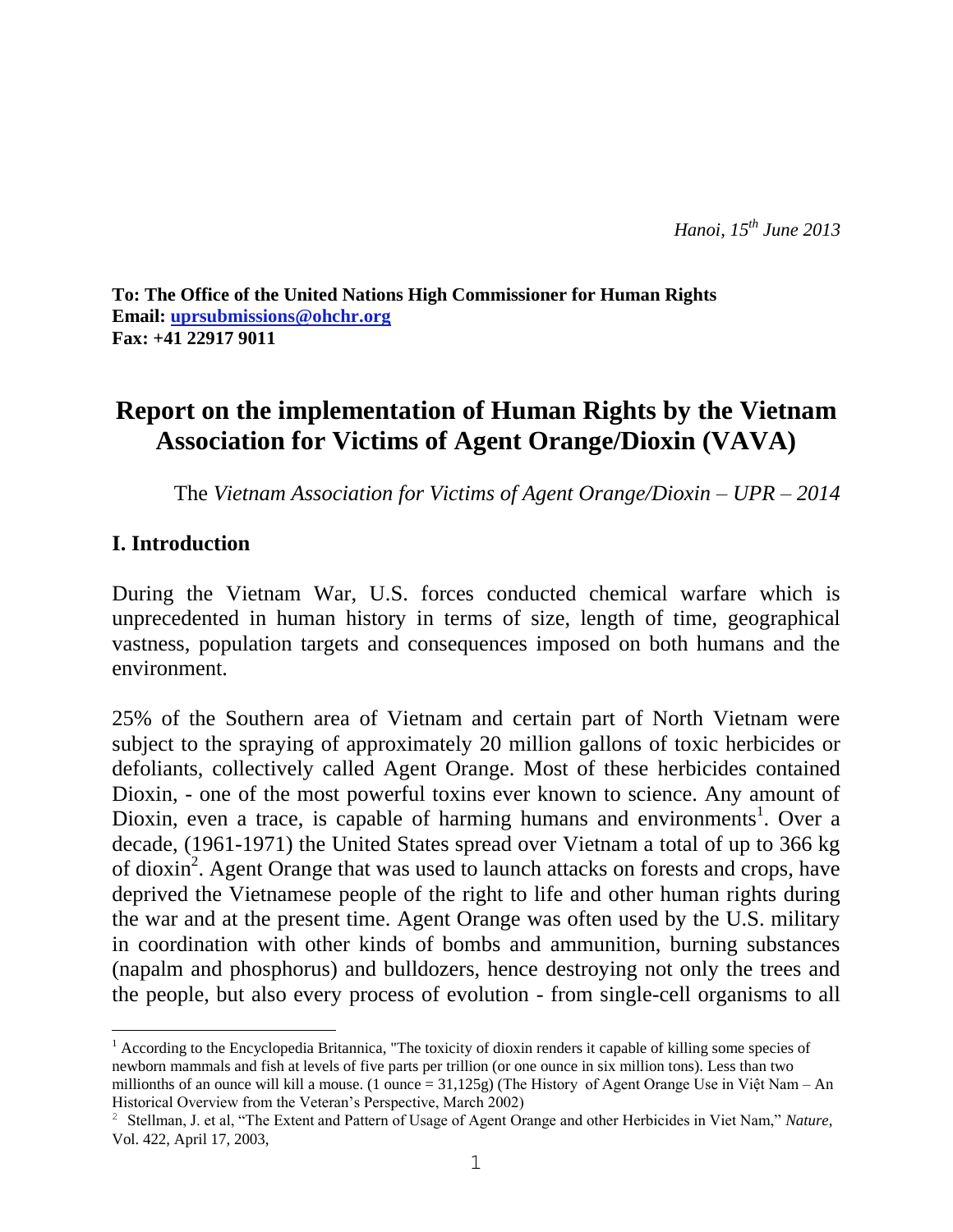the flora, fauna and humans. Scientists call it *ecocide* because of its potential spread through the air, water, soil and food chains, the effects of this poison has no borders. It did not only hurt the people of Vietnam, but also the U.S. and allied troops. Based on this fact, the U.S. government pays compensation to any of its veterans who set foot in Vietnam for even one day and now suffers one of the Agent Orange connected diseases listed by the U.S. Department of Veterans Affairs<sup>3</sup>. Dr. Jeanne Stellman and her colleagues estimated that from 2.1 - 4.8 million people in Vietnam had been exposed directly to Agent Orange, but her report in fact did not count many other exposed populations,  $including$  people who were indirectly exposed<sup>4</sup>. Ones may consequently conclude that the number of people in Vietnam who were exposed to Agent Orange in Vietnam was much larger<sup>5</sup>. The Vietnam Association for Victims of Agent Orange/dioxin, based on survey samples it has conducted, estimates that in Vietnam there have been approximately 3 million victims of Agent Orange.

Dioxin, after penetrating into its victims' bodies and affecting their immune systems, endocrine systems, reproductive systems, has genetic consequences, and damage other systems. That is the main reason for the rise of hundreds of diseases, especially cancers, for people of all ages of both genders.

Dioxin is not only harmful to those who are exposed directly but also affects their offspring – those who had nothing to do with the war. Several generations of children have been born with serious malformations (blindness, inability to speak, deafness and without limbs, with twisted bodies, severe neurological, mental and cognitive deficits, paralysis and cases of conjoined twins ....)  $6$ .

## **II. The state of and needs for human rights of the victims of Agent Orange in Vietnam**

## **1. The state of human rights of the victims of Agent Orange in Vietnam**

Victims of Agent Orange in Vietnam are normally subject to chronic, dangerous and unusual and multiple diseases, rarely seen before in Vietnam or around the world. Therefore, the lifespan of the victims is often short<sup>7</sup>. Many of them cannot work and require costly medical and other supportive services. Most victims,

 $\overline{a}$ 

 $3$ [Veterans' Diseases Associated with Agent Orange](http://www.google.com.vn/url?sa=t&rct=j&q=va%20list%20of%20diseases%20associated%20with%20agent%20orange&source=web&cd=1&cad=rja&ved=0CCwQFjAA&url=http%3A%2F%2Fwww.publichealth.va.gov%2Fexposures%2Fagentorange%2Fdiseases.asp&ei=mgizUfngA8nZigfW7oDIDA&usg=AFQjCNGFJfOgWhwxU5lQ_ylgzPY7e1Hlzg) - Public Health www.publichealth.va.gov.

<sup>4</sup> Stellman, J. et al, "The Extent and Pattern of Usage of Agent Orange and other Herbicides in Viet Nam," *Nature*, Vol. 422, April 17, 2003,

 $<sup>5</sup>$  Lê Cao Đâì estimated that about 10 million Vietnamese were exposed during the war (Lê Cao Đài : Chất Da cam</sup> Trong Chiến tranh, NXB Thế giới 2009)

<sup>&</sup>lt;sup>6</sup> In Vietnam today there are about 300.000 child victims. Many of them are subject to severe multi-deformities

 $<sup>7</sup>$  The average lifespan of typical Vietnamese today is 74,3 years old, but the average life expectancy of the first</sup> generation of victims is around 60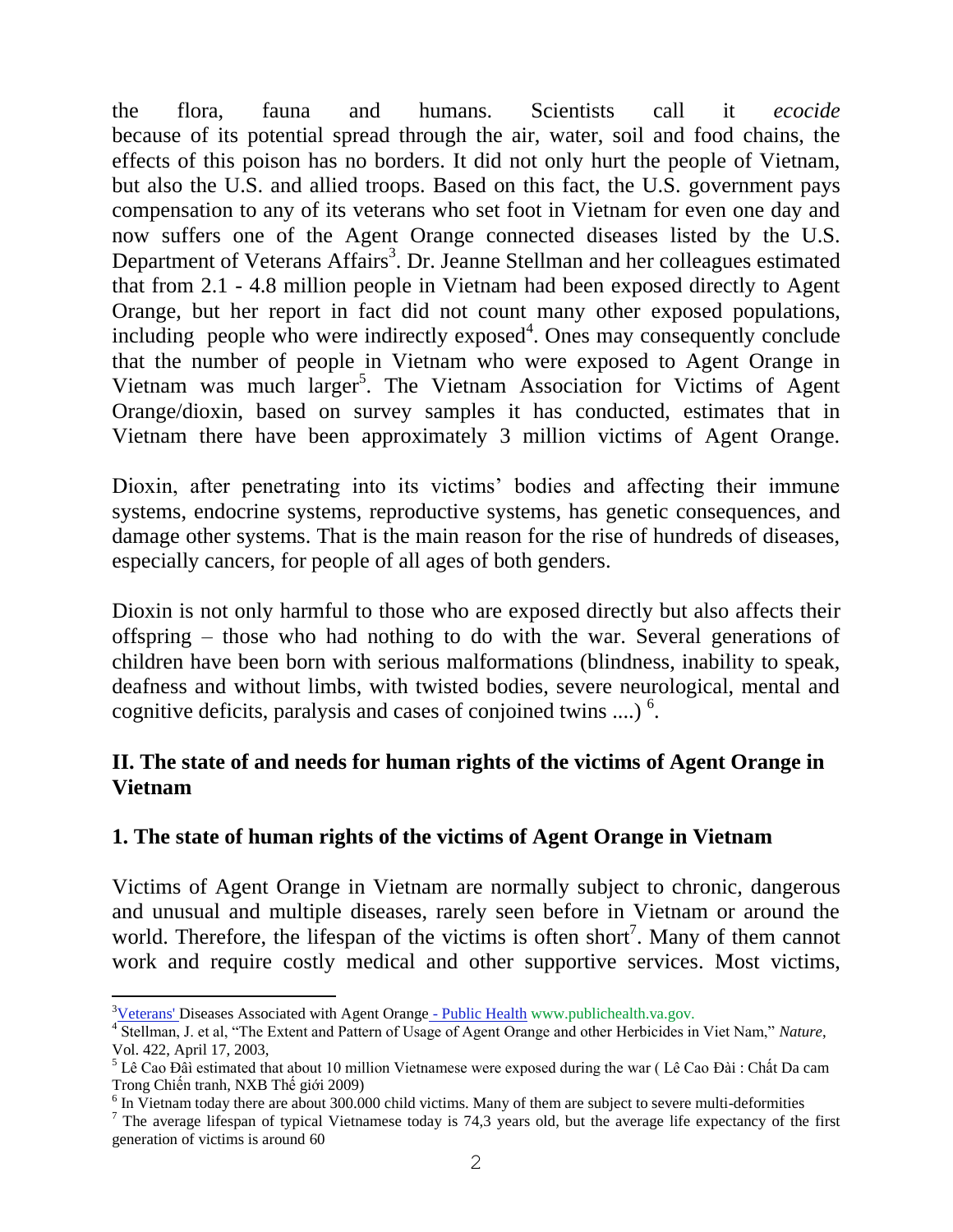especially those families with two or more victims<sup>8</sup>, for these reasons, have become the poorest in society and are subject to a very low quality of life<sup>9</sup>. Due to the impact of Dioxin, not only have many children been born with serious birth defects, but millions of other children have died in uterus through miscarriages and stillbirths. Many women have been deprived of their right to motherhood and many families suffer serious psychological consequences. This is particularly true in Vietnam where traditional beliefs hold that such illnesses are a "punishment for past wrongdoings" and where an inability to give birth to children who can continue the family line and honor their ancestors is a great sin. Many people fear becoming a burden on society<sup>10</sup>. Others feel that they are living a life that is worse than death.

Thus, the core issue for Agent Orange victims in Vietnam is the right to life. With the denial of this most basic right, they are deprived of all human rights and freedoms. It is well known that people must, first and foremost, live or survive before they may be able to enjoy any other rights, including the most basic ones<sup>11</sup>.

#### **2. Needs of Victims of Agent Orange in Vietnam**

Our Agent Orange victims' specific needs are immense and varied, but in general include: conditions for a healthy life, housing, money for daily food, medicines, medical examinations and treatment, vocational training, funds for income generation, education, cultural activities, integration into the community, and many other necessities, particularly social recognition, understanding and respect. All of these needs are specified in the 30 articles of the Universal Declaration of Human Rights.

## **III. The Vietnam Association for Victims of Agent Orange/Dioxin (VAVA) and its achievements in the field of human rights**

In facing the increasing needs of the victims, a number of concerned scientists, veterans and personalities actively campaigned for the formation of the VAVA. VAVA was intended to work together with the government and Vietnamese society to look after the victims. VAVA held its founding ceremony on January  $10<sup>th</sup>$ , 2004 as a social - humanitarian, non-governmental and nonprofit organization.

<sup>10</sup> Articles 16, 25, the Universal Declaration of Human Rights

 $\overline{a}$ 

 $8 \text{ In certain places, the percentage of families with two" of terms and more is from 40 to 45% of the total of families.}$ having victimized members

<sup>9</sup> VAVA Tây Ninh's local survey showed: 52% of people have no trade or occupation; 54% have no conditions to obtain general education; 58% fail to enjoy social contacts and relationships; 43% have no conditions to access cultural benefits: TV, telephone service, power, clean water

<sup>&</sup>lt;sup>11</sup> The Universal Declaration of Human Rights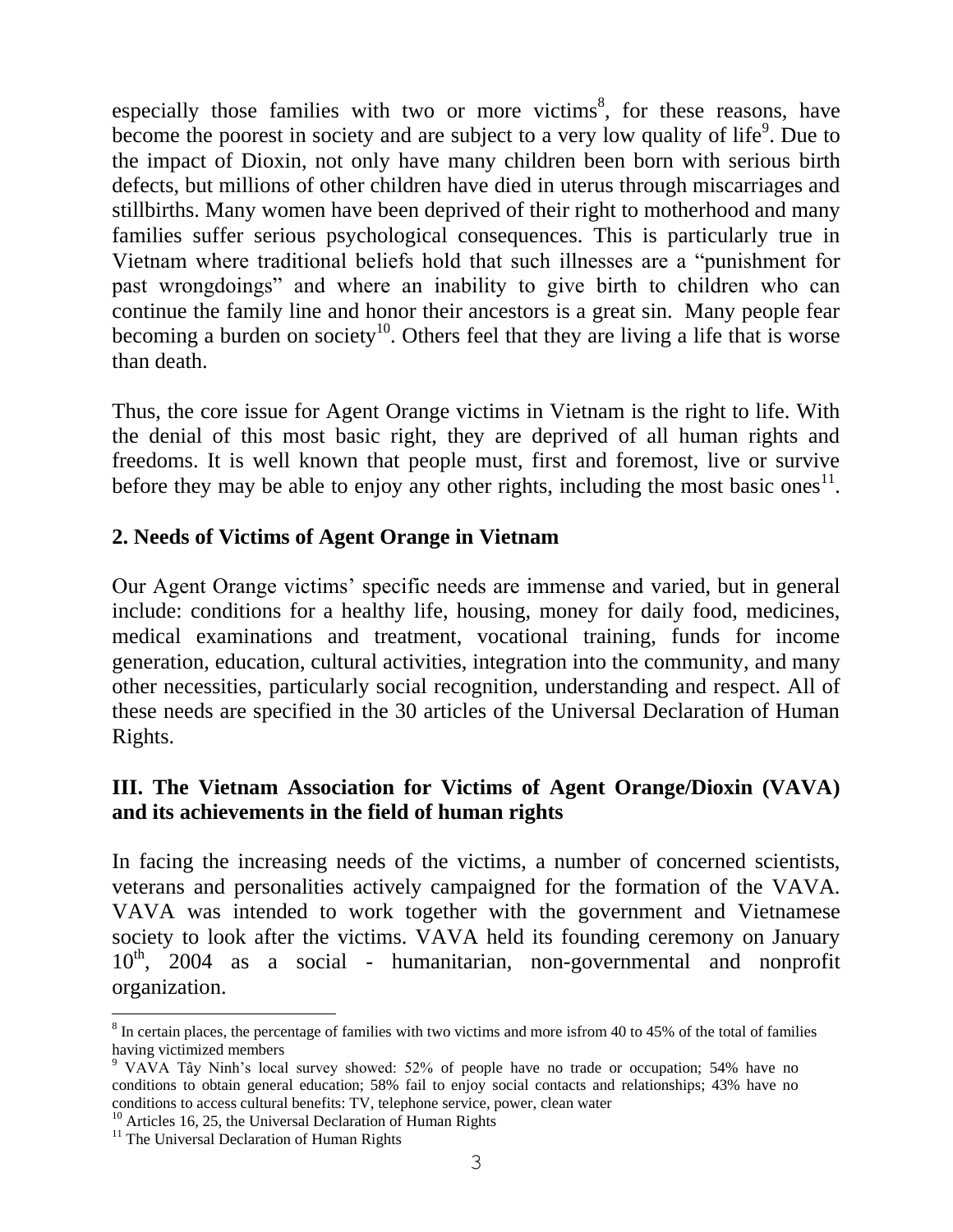Its achievements in terms of human rights, particularly during the last 6 years are shown by the following:

# **1. Within the country**

## **1.1. To help victims and to organize Vietnamese communities work to provide assistance to them**

Realizing the rights of the victims and assuring their ability to enjoy social assistance, as well as being able to get society to help them effectively, requires that the victims and their supporters be well organized. From a small group, VAVA has built up a network of 58 provincial chapters (out of 63 provinces), 529 district chapters (out of 660 districts or 80.30%) and 5.556 communal chapters (out of 10.362 communes or 53,7%). VAVA's current membership is approximately 300,000 people (including about 100 foreigners). Thus, VAVA is truly a national organization with strong ties to the grass roots.

#### **1.2. To help victims to understand their diseases, and educate about preventive measures, and how to take care of themselves; to educate and help communities to develop solidarity with the victims and to provide help to them**

In order to enable the victims to understand their own problems and to advocate for their rights and to develop societal support and concrete assistance, VAVA has worked to raise their and community awareness about the negative affects of Dioxin in particular and chemical disasters in general. This is done through various forms of mass media and education activities and in collaboration with medical service agencies in providing them with knowledge on diseases and reproductive issue. VAVA has also focused on encouraging victims to take initiative in overcoming their own difficulties and learning how to care for themselves.

These educational efforts have indeed contributed to mitigating the mental pain of our victims

## **1.3. To mobilize and coordinate domestic and international support**

During the last 9 years (2004 – Dec. 2012), VAVA has received total donations (cash and materials) equivalent to VND 615 billions (or about \$30 million based on current exchange rates), 10% of which was contributed by foreigners. However, the amount collected in the last 3 years makes up 70%. In 2012 alone, the total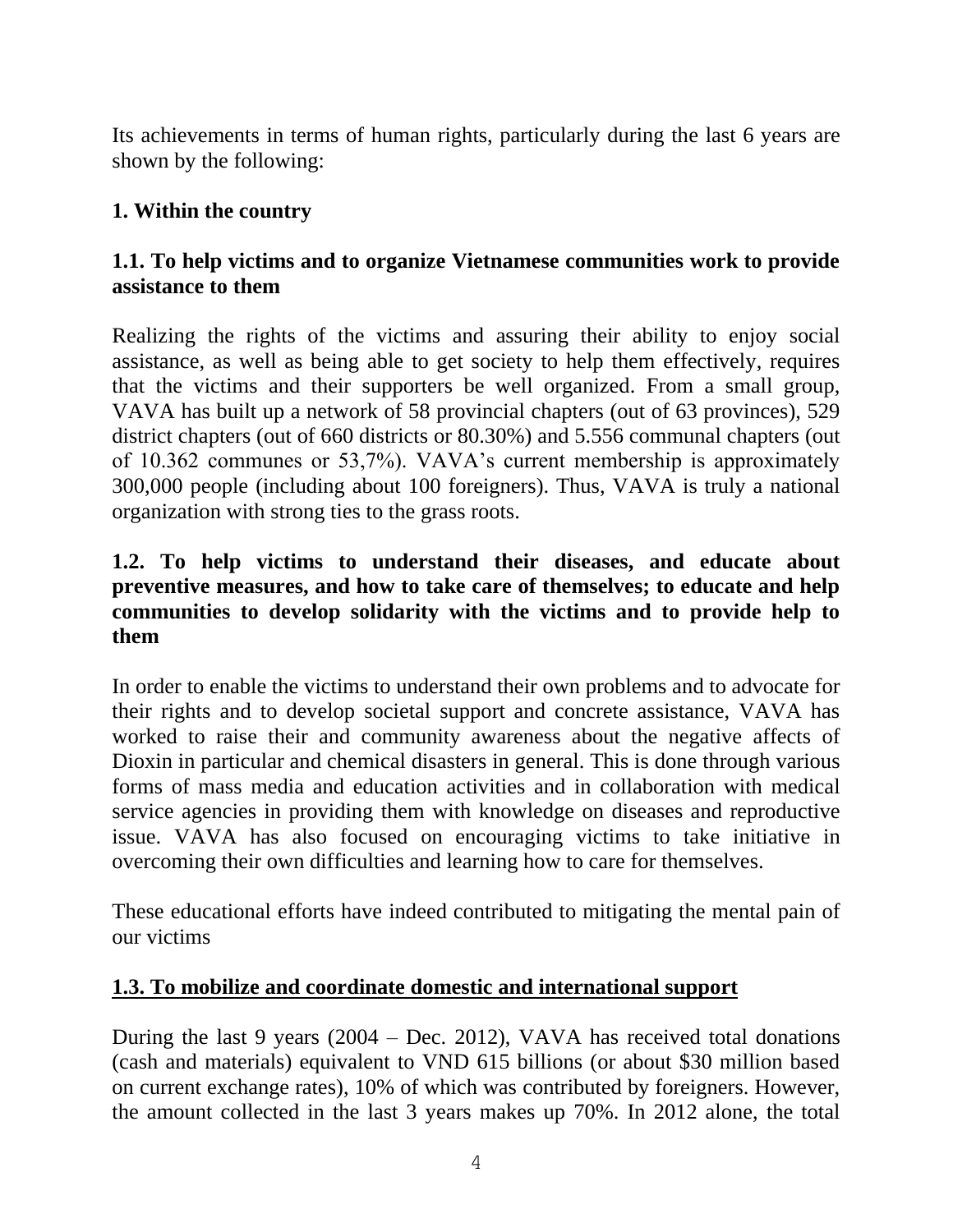amount raised was over VND180 billion (or \$9 million). Domestic sources contribute VND173 billion (\$8.6 million), and foreign sources, VND7 billion (or \$ 350.000). These figures demonstrate VAVA's fast growth and growing prestige.

Thus far, the above-mentioned donations have been used for building 3.000 houses (VND100 billion), 19 local care-centers (VND 56,8 billion); for supporting 3.500 scholarships (about VND10.5 billion) and 1.630 job findings (VND20 billion); for offering gifts to families on the occasion of national holidays (VND250 billion); for providing loans, wheel chairs, rehabilitation equipments, medial examinations and treatment, emergency aid (natural disasters) and several other services to the victims.

VAVA has also tried to act as a coordinating body in making different efforts to support the victims to be more effective through negotiation and consultation with such organizations as the Cross Red of Vietnam, the Vietnam Fatherland Front (Fund for the Poor), and the Vietnam News Agency, as well as coordinating with different governmental centers and agencies or projects. During the past 6 years, in addition to funds raised by VAVA, the amount of additional funds for Agent Orange victims reached over VND 121 billion (\$ 6.5 million).

# **1.4. To represent victims' interests, act as their voice and to provide review and advisory services to the Government on its policies regarding Agent Orange**

VAVA, right from its onset, has been determined to be an organization that represents the interests of all the victims - workers, peasants, intellectuals, veterans, religious believers, business people and public servants - and representatives of all groups of victims, including those once worked for the former hostile regime.

In acting as their representative, (a) VAVA has done a good job in performing its consultative role, helping the Government to set forth and develop policies and practical measures regarding Agent Orange victims; to supervise, review and carry out implementation of these policies in practice, working with the authorities, at the central, regional and local levels, so that problems and weaknesses may be limited; (b) VAVA is committed to taking care of all victims, regardless of social or political differences, and regardless of where they live (urban centers, rural areas or remote mountainous regions).

#### **2. In the international arena**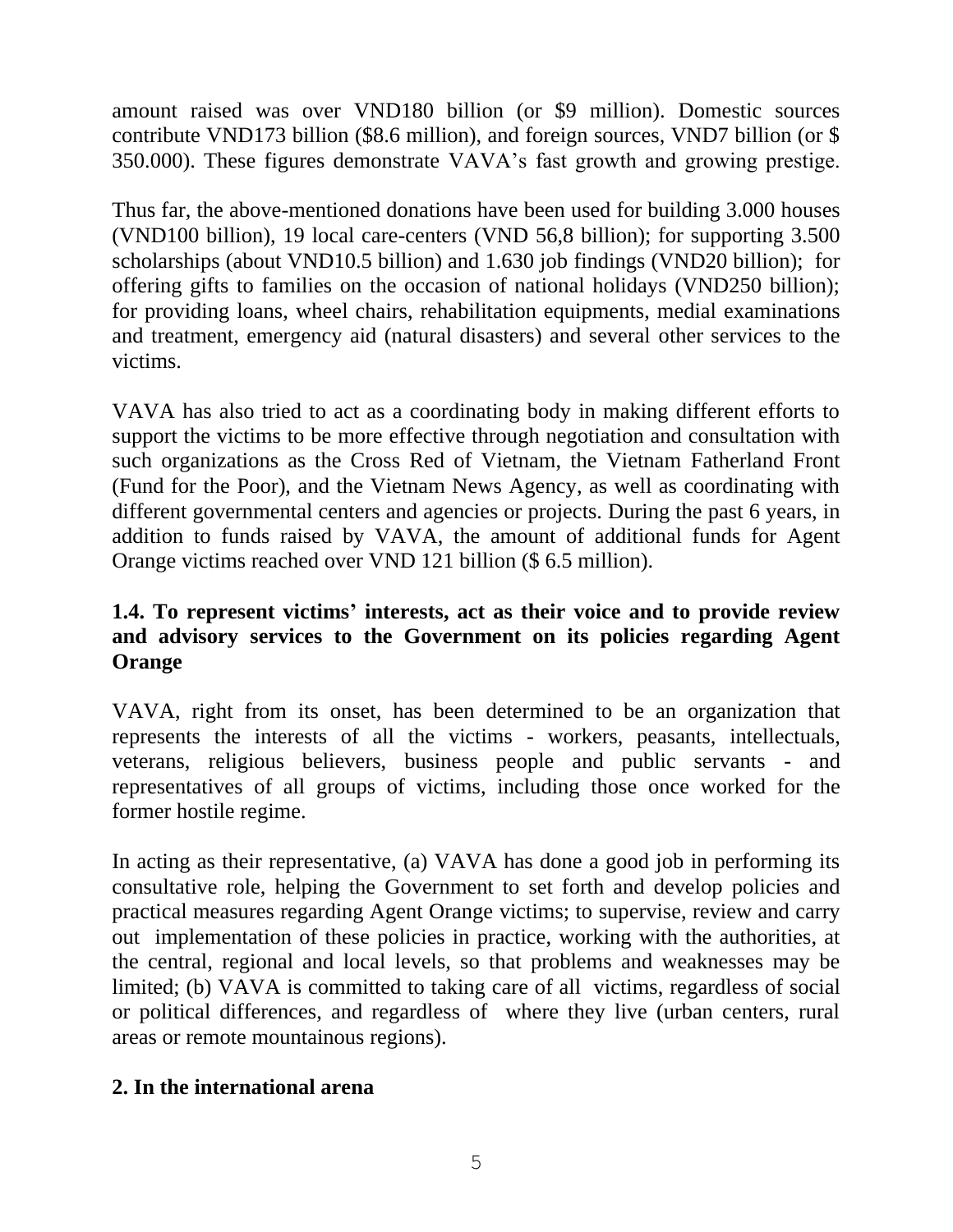Assuring care for three million victims is a very heavy task, and therefore VAVA believes that in addition to its domestic capacity, Agent Orange victims also need international support, particularly from the U.S. The U.S is culpable for this immense tragedy, and it must bear a part of the responsibility in mitigating this burden. This means that the U.S. must assure justice for the victims of Agent Orange in Vietnam. The right to enjoy protection of justice is contained within the Universal Declaration of Human Rights<sup>12</sup>.

With a desire to emphasize the need to address the serious damage done to the right to life of the victims of Agent Orange in Vietnam, VAVA has built relationships with organizations working on humanitarian and human rights issues across the world, particularly those in the U.S., Japan, Europe, and South Korea, so that we may work together to fight for justice and to raise public awareness about the dangers of chemical warfare.

VAVA has thus far held two "International Conferences of the Victims of Agent Orange" in Hanoi (2006, 2011). Hundreds of representatives of victims and their supporters of different countries, ages and living conditions have come to participate in sharing views and experiences on how to take care of the victims and to fight for their justice.

On the basis of stressing the importance of the right to life, VAVA has urged several UN organizations (UNDP, UNESCO, UNICEF) and organizations holding ECOSOC status (IADL, WPC) to extend their support to the victims of Agent Orange in Vietnam, both physically and mentally.

On the basis of stressing the importance of the right to life, VAVA has come to discuss human rights issues in several ASEAN People's Forums, and ASEM People's Forums. In May 2012, VAVA sent representatives to the UN Human Rights Forum in Geneva (Switzerland), where they called for those who are interested in the human rights and the development of human rights to focus on the fact that the right to life is being violated all over the world, especially that of Vietnamese Agent Orange victims which is being hit by the effects of the US government's use of Agent Orange.

On the basis of stressing the importance of that aspect of human rights, and its penetrator's responding moral and legal responsibility<sup>13</sup>. VAVA's representatives, on behalf of all Vietnamese Agent Orange victims, in 2004, filed a class action in U.S. courts which was dismissed in 2009, against the U.S producers and suppliers

 $\overline{a}$ 

 $12$  Article 7, the Universal Declaration of Human Rights

<sup>&</sup>lt;sup>13</sup> Article 7, the Universal Declaration of Human Rights